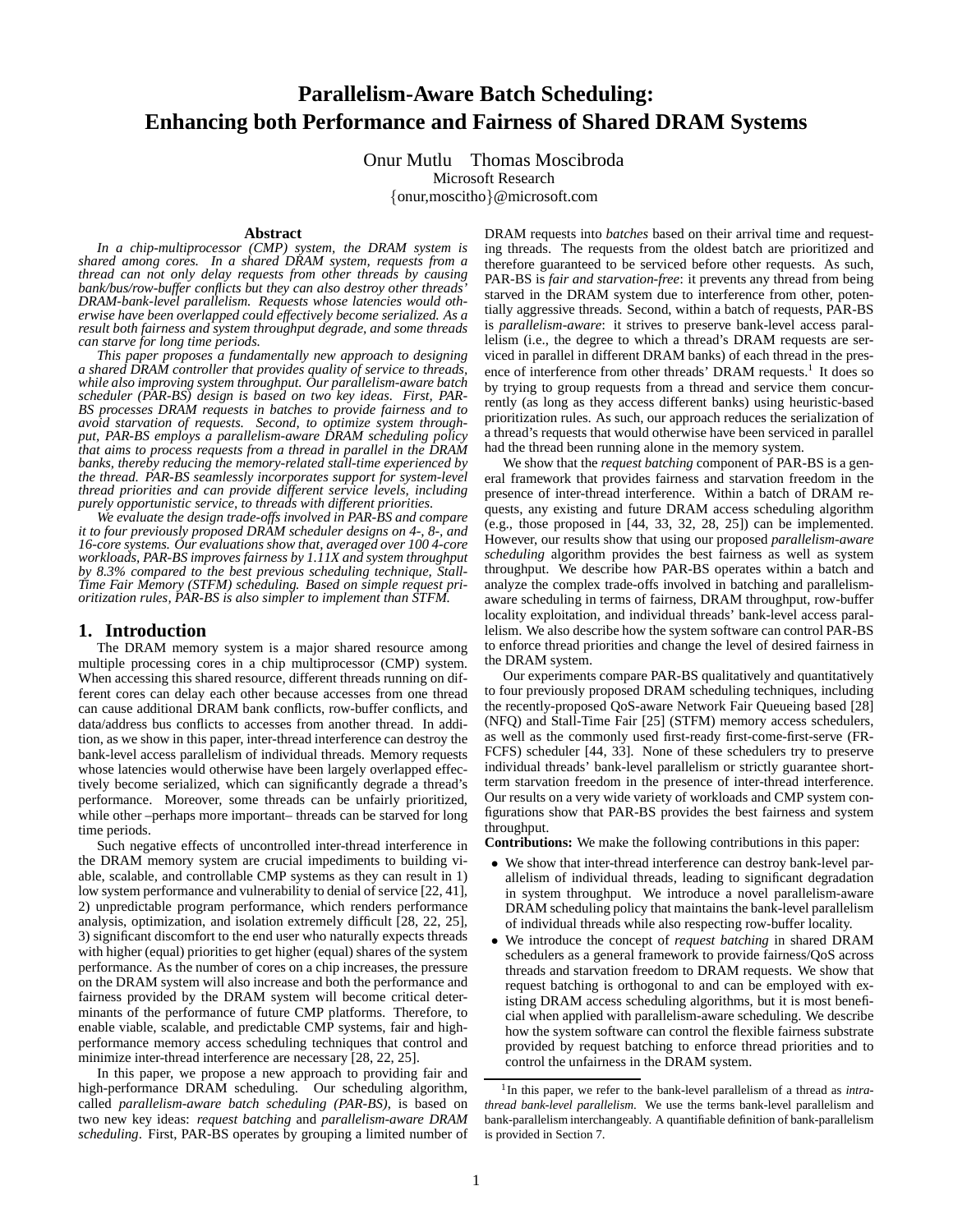• We qualitatively and quantitatively compare our scheduler to four previously proposed fairness- or throughput-oriented schedulers and show that PAR-BS provides both the best fairness and the best system throughput. Our proposal is also simpler to implement than the best previously-proposed memory access scheduler, Stall-Time Fair Memory Scheduler [25], in that it does not require complex calculations, such as division.

# **2. Motivation**

DRAM requests are very long latency operations that greatly impact the performance of modern processors. When a load instruction misses in the last-level on-chip cache and needs to access DRAM, the processor cannot commit that (and any subsequent) instruction because instructions are committed in program order to support precise exceptions [35]. The processor's instruction window becomes full a few cycles after a last-level cache miss [13, 24] and the processor stalls until the miss is serviced by DRAM. Current processors try to reduce the performance loss due to a DRAM access by servicing other DRAM accesses in parallel with it. Techniques like out-of-order execution [40], non-blocking caches [15], and runahead execution [5, 23] strive to overlap the latency of future DRAM accesses with the current access so that the processor does not need to stall (long) for future DRAM accesses. Instead, at an abstract level, the processor stalls once for all overlapped accesses rather than stalling once for each access in a serialized fashion [24]. The concept of generating and servicing multiple DRAM accesses in parallel is called *Memory Level Parallelism* (MLP) [9].

The effectiveness of the aforementioned latency tolerance techniques depends on whether or not the concurrent DRAM accesses are actually serviced in parallel by different DRAM banks (i.e., whether or not intra-thread bank-level parallelism is maintained). In a singlecore system, $2$  a thread has exclusive access to the DRAM banks, so its concurrent DRAM accesses are serviced in parallel as long as they are not to the same bank. This is illustrated in the simple, conceptual example in Figure  $1<sup>3</sup>$  Request1's (Req1) latency is hidden by the latency of Request0 (Req0), effectively exposing only a single bank access latency to the thread's processing core. Once Req0 is serviced, the core can commit Load 0 and thus enable the decode/execution of future instructions. When Load 1 becomes the oldest instruction in the window, its miss has already been serviced and therefore the processor can continue computation without stalling.

Unfortunately, if multiple threads are generating memory requests concurrently (e.g. in a CMP system), modern DRAM controllers schedule the outstanding requests in a way that completely ignores the inherent memory-level parallelism of threads. Instead, current DRAM controllers exclusively seek to maximize the DRAM data throughput, i.e., the number of DRAM requests serviced per second [44, 33, 32]. As we show in this paper, blindly maximizing the DRAM data throughput does not minimize a thread's stall-time (which directly correlates with system throughput). Even though DRAM throughput may be maximized, some threads can be stalled overly long if the DRAM controller destroys their bank-level parallelism and serializes their memory accesses instead of servicing them in parallel.

The example in Figure 2 illustrates how parallelism-unawareness can result in suboptimal CMP system throughput and increased stalltimes. We assume two cores, each running a single thread, Thread 0 (T0) and Thread 1 (T1). Each thread has two concurrent DRAM requests caused by consecutive independent load misses (Load 0 and Load 1), and the requests go to two different DRAM banks. The figure shows 1) (top) how a current DRAM scheduler may destroy intrathread bank-parallelism, thereby increasing a thread's stall-time, and 2) (bottom) how a parallelism-aware scheduler can schedule the requests more efficiently.

With a *conventional parallelism-unaware DRAM scheduler* (such as any previously proposed scheduler [44, 33, 32, 28, 25]), the requests can be serviced in their arrival order shown in Figure 2(top). First, T0's request to Bank 0 is serviced in parallel with T1's request to Bank 1. Later, T1's request to Bank 0 is serviced in parallel with T0's request to Bank 1. This service order serializes each thread's concurrent requests and therefore exposes two bank access latencies to each core. As shown in the execution timeline (top right), instead of stalling once (i.e. for one bank access latency) for the two requests, both cores stall twice. Core 0 first stalls for Load 0, and shortly thereafter also for Load 1. Core 1 stalls for its Load 0 for two bank access latencies.

In contrast, a *parallelism-aware scheduler* services each thread's concurrent requests in parallel, resulting in the service order and execution timeline shown in Figure 2(bottom). The scheduler preserves bank-parallelism by first scheduling both of T0's requests in parallel, and then T1's requests. This enables Core 0 to execute faster (shown as "Saved cycles" in the figure) as it stalls for only one bank access latency. Core 1's stall time remains unchanged: although its second request (T1-Req1) is serviced later than with a conventional scheduler, T1-Req0 still hides T1-Req1's latency.

The crucial observation is that *parallelism-aware request scheduling improves overall system throughput because one core now executes much faster*: the average core stall time is 1.5 bank access latencies with the parallelism-aware scheduler (bottom) whereas it is 2 with the conventional scheduler (top). $4$  While this example shows only two cores for simplicity, the destruction of intra-thread bank-parallelism becomes worse as more cores share the DRAM system.

**Our goal:** Our goal in this paper is to design a fair, QoS-aware memory scheduler that provides high system throughput. Based on the observation that inter-thread interference destroys the bank-level parallelism of the threads running concurrently on a CMP and therefore degrades system throughput, we incorporate parallelism-awareness into the design of our fair and high-performance memory access scheduler. To this end, we develop the key notions of *request batching* and *parallelism-aware request prioritization*, which we describe in detail in Section 4.

## **3. Background on DRAM Memory Controllers**

This section gives a brief description of how modern SDRAM systems and controllers operate. The DRAM system is presented at a level of abstraction that is sufficient to understand the terminology and key concepts of this paper. For a detailed description, we refer the reader to [33, 4, 25].

A modern SDRAM chip consists of multiple DRAM banks to allow multiple outstanding memory accesses to proceed in parallel if they require data from different banks. Each DRAM bank is a twodimensional array, consisting of columns and rows. Rows typically store data in consecutive memory locations and are of 1-2KB in size. The data in a bank can be accessed only from the *row-buffer*, which can contain at most one row. A bank contains a single row-buffer. The amount of time it takes to service a DRAM request depends on the status of the row-buffer and falls into three categories:

- **Row hit:** The request is to the row that is currently open in the row-buffer. The DRAM controller needs to issue only a *read* or *write* command to the DRAM bank, resulting in a bank access latency of  $t_{CL}$  (See Table 2).
- **Row closed:** There is no open row in the row-buffer. The DRAM controller needs to first issue an *activate* command to open the required row, then a *read/write* command, resulting in a bank access latency of  $t_{RCD} + t_{CL}$ .

<sup>&</sup>lt;sup>2</sup>We assume, for simplicity and without loss of generality, that a core can execute one thread, and use the terms *thread* and *core* interchangeably. However, the ensuing discussion and our techniques are applicable to cores that can execute multiple threads as well.

 $3$ For simplicity, this figure and subsequent figures abstract away many details of the DRAM system, such as the DRAM bus and timing constraints. However, bank access latency often dominates the latency of DRAM requests [3, 4], especially with a wide DRAM data bus.

<sup>&</sup>lt;sup>4</sup>Notice that the system throughput improvement would be the same if the DRAM scheduler first serviced Core 1's requests in parallel, then Core 0's requests. In that case, Core 1 would only stall for a single bank access latency while Core 0's stall time would remain the same as with a conventional scheduler. Similarly, system throughput would also improve if T1-Req0 was to Bank 1 and T1-Req1 was to Bank 0.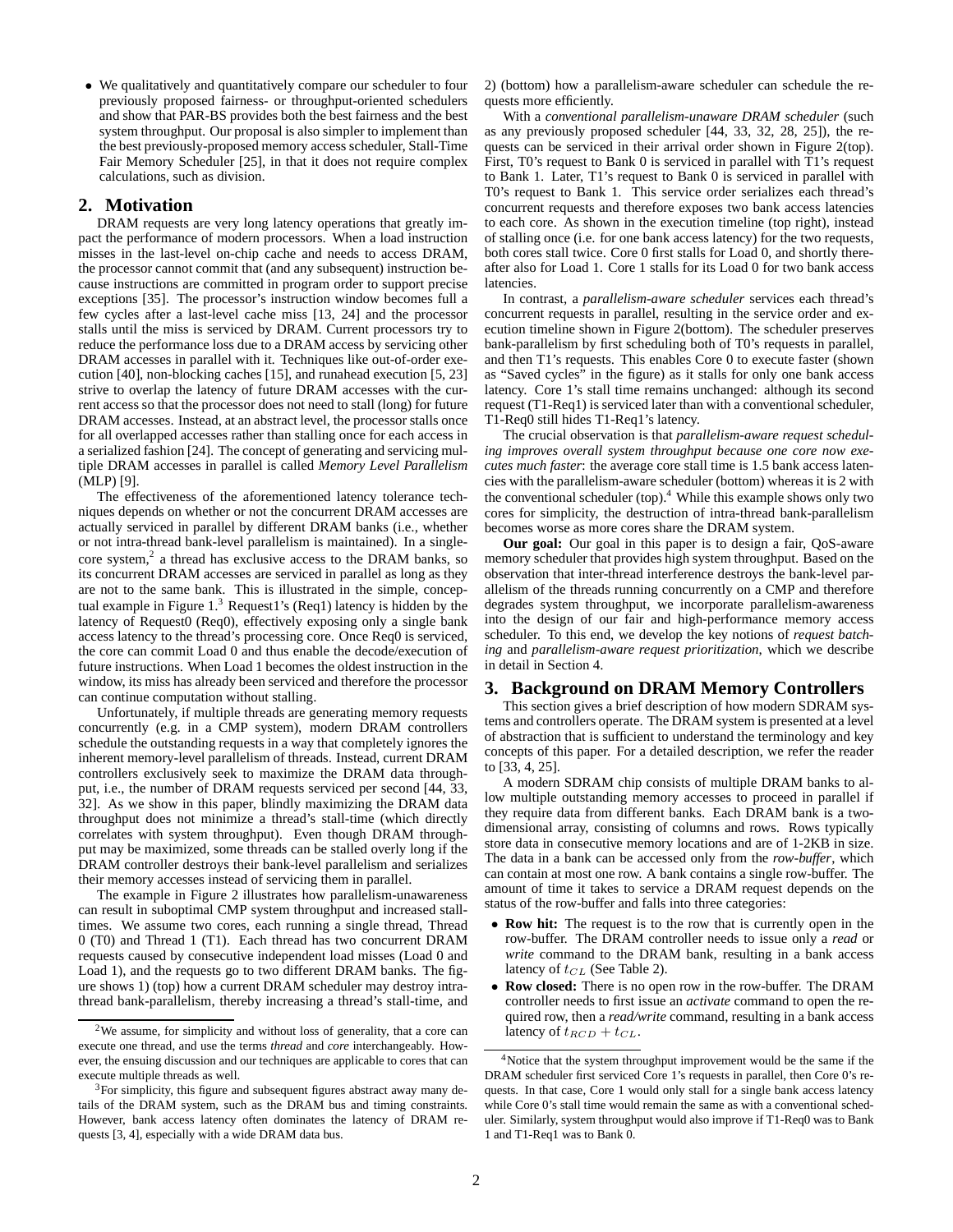

**Figure 2.** Conceptual example showing the importance of including parallelism-awareness in DRAM scheduling decisions

• **Row conflict:** The request is to a row different from the one currently in the row-buffer. The DRAM controller needs to first close the row by issuing a *precharge* command, then open the required row (*activate*), and then issue a *read/write* command. These accesses incur the highest bank access latency of  $t_{RP} + t_{RCD} + t_{CL}$ .

A DRAM controller consists of a *memory request buffer* that buffers the memory requests (and their data) while they are waiting to be serviced and a (possibly two-level) scheduler that selects the next request to be serviced [33, 28, 25]. When selecting the next request to be serviced, the scheduler considers the state of the DRAM banks and the DRAM buses as well as the state of the request. A DRAM command for a request can be scheduled only if its scheduling does not cause any resource (bank and address/data/command bus) conflicts and does not violate any DRAM timing constraints. Such a DRAM command is said to be *ready*.

Because of the large disparity in the latency incurred by a rowhit access and a row-conflict/closed access, state-of-the-art DRAM controllers employ scheduling techniques that prioritize row-hit requests over other requests, including younger ones. A modern memory controller employs the FR-FCFS (first-ready first-come-first-serve) scheduling policy [44, 33, 32], which prioritizes *ready* DRAM commands from 1) row-hit requests over others and 2) row-hit status being equal, older requests over younger ones. Such a scheduling policy aims to minimize the average service latency of DRAM requests and thus maximize the data throughput obtained from the DRAM. For single-threaded systems, the FR-FCFS policy was shown to provide the best average performance [33, 32], significantly better than the simpler FCFS policy, which simply schedules all requests according to their arrival order, regardless of the row-buffer state.

When multiple threads share the DRAM system, the FR-FCFS scheduling policy tends to unfairly prioritize threads with high *rowbuffer locality* (i.e. row-buffer hit rate) over those with relatively low *row-buffer locality* due to the row-hit-first prioritization rule. It also tends to unfairly prioritize *memory-intensive* threads over *nonintensive* ones due to the oldest-first prioritization rule.<sup>5</sup> As a result, even though FR-FCFS achieves high DRAM data throughput, it may

<sup>5</sup>A thread is more memory-intensive than another if it spends more cycles per instruction waiting for DRAM requests. See Section 7 for more.

starve requests/threads for long time periods, causing unfairness and relatively low overall system throughput [28, 22, 25].

Previous research [28, 22, 25] experimentally demonstrated the unfairness of FR-FCFS and proposed new scheduling policies that are fairer and that provide QoS to different threads. Nesbit et al. [28] applied Network Fair-Queueing (NFQ) techniques to DRAM controllers in order to divide the DRAM bandwidth among multiple threads sharing the DRAM system. Mutlu and Moscibroda [25] proposed a stall-time fair memory scheduler (STFM) that aims to equalize the slowdowns experienced by threads as compared to when each one is run alone. None of these previous scheduling policies take into account intra-thread bank-parallelism, which—as seen in Section 2 can significantly degrade system performance when requests of different threads interfere in the DRAM system.

#### **4. Parallelism-Aware Batch Scheduling**

**Overview:** Our proposed DRAM scheduling algorithm is designed to provide 1) a configurable substrate for fairness and QoS and 2) high CMP system throughput by incorporating parallelism-awareness into scheduling decisions. To achieve these goals, *Parallelism-Aware Batch Scheduling* (PAR-BS) consists of two components. The first component is a *request batching (BS)*, or simply *batching*, component that groups a number of outstanding DRAM requests into a batch and ensures that all requests belonging to the current batch are serviced before the next batch is formed. Batching not only ensures fairness but also provides a convenient granularity (i.e., a batch) within which possibly thread-unfair but high-performance DRAM command scheduling optimizations can be performed. The second component of our proposal, *parallelism-aware within-batch scheduling (PAR)* aims to reduce the average stall time of threads within a batch (and hence increase CMP throughput) by trying to service each thread's requests in parallel in DRAM banks.

After describing the two components separately, we discuss advantages/disadvantages of our proposal compared to existing DRAM schedulers and present possible alternative design choices in Sections 4.3 and 4.4, respectively.

#### **4.1. Request Batching**

The idea of batching is to consecutively group outstanding requests in the memory request buffer into larger units called *batches*. The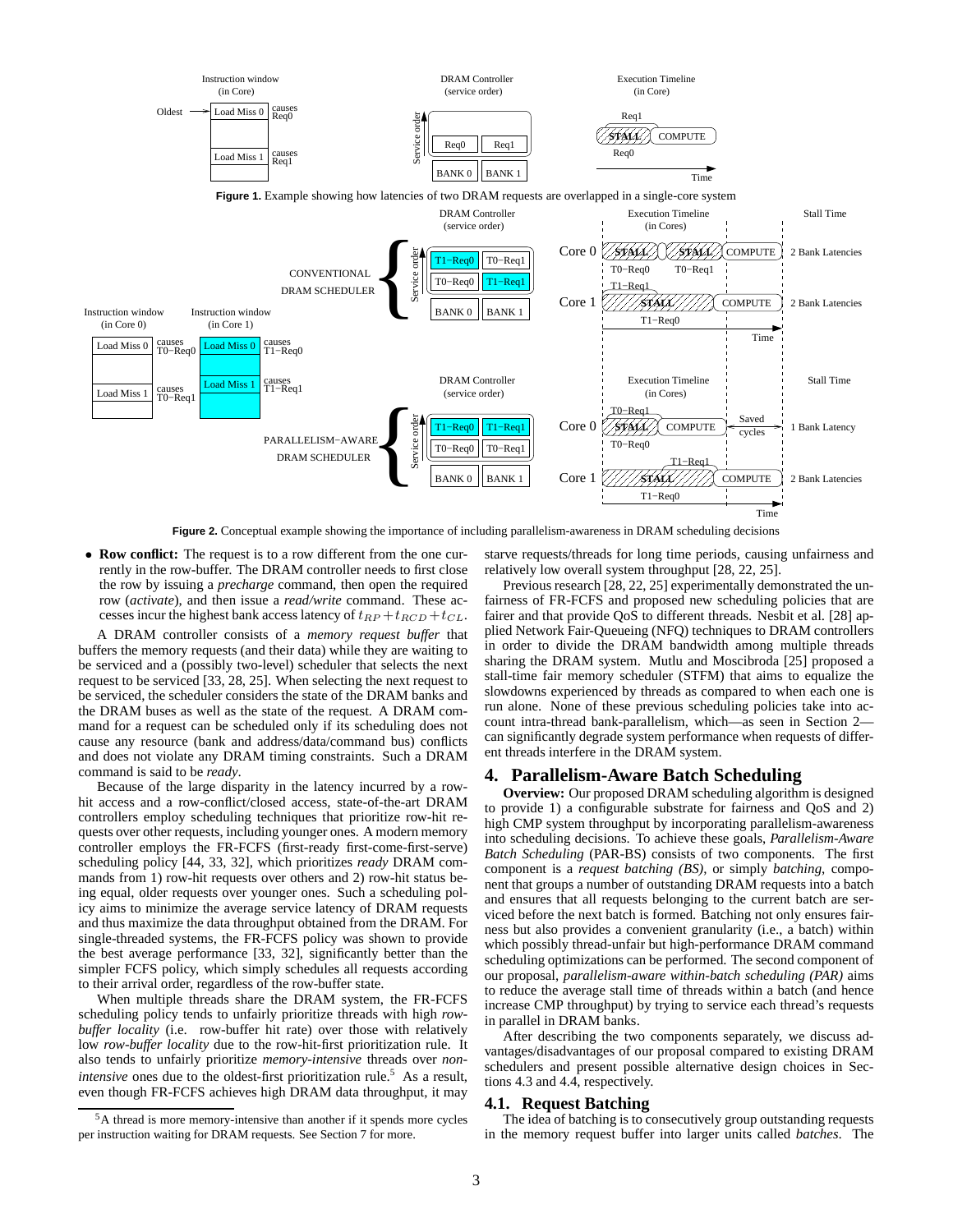DRAM scheduler avoids request re-ordering across batches by prioritizing requests belonging to the current batch over other requests. Once all requests of a batch are serviced (i.e., when the batch is finished), a new batch is formed consisting of outstanding requests in the memory request buffer that were not included in the last batch. By thus grouping requests into larger units according to their arrival time, batching—in contrast to FR-FCFS and other existing schemes prevents request starvation at a very fine granularity and enforces steady and fair progress across all threads. At the same time, the formation of batches allows for the flexibility to re-order requests within a batch in order to maximally exploit row-buffer locality and bankparallelism without significantly disturbing thread-fairness.

The batching component (BS) of PAR-BS works as follows. Each request in the memory request buffer has an associated bit indicating whether the request belongs to the current batch. If the request belongs to the current batch, this bit is set, and we call the request *marked*. BS forms batches using the rules shown in Rule 1.

#### **Rule 1** PAR-BS Scheduler: Batch Formation

- 1: **Forming a new batch:** A new batch is formed when there are no marked requests left in the memory request buffer, i.e., when all requests from the previous batch have been completely serviced.
- 2: **Marking:** When forming a new batch, BS marks up to Marking-Cap outstanding requests per bank for each thread; these requests form the new batch.

Marking-Cap is a system parameter that limits how many requests issued by a thread for a certain bank can be part of a batch. For instance, if Marking-Cap is 5 and a thread has 7 outstanding requests for a bank, PAR-BS marks only the 5 oldest among them. If no Marking-Cap is set, all outstanding requests are marked when a new batch is formed.

PAR-BS always prioritizes marked requests (i.e., requests belonging to the current batch) over non-marked requests in a given bank. On the other hand, PAR-BS neither wastes bandwidth nor unnecessarily delays requests: if there are no marked requests to a given bank, outstanding non-marked requests are scheduled to that bank. To select among two marked or two non-marked requests, any existing or new DRAM scheduling algorithm (e.g., FR-FCFS) can be employed. In PAR-BS, this "within-batch" scheduling component is PAR, which we describe next.

# **4.2. Parallelism-Aware Within-batch Scheduling**

Batching naturally provides a convenient granularity (i.e., the batch) within which a scheduler can optimize scheduling decisions to obtain high performance. There are two main objectives that this optimization should strive for. It should simultaneously maximize 1) *row-buffer locality* and 2) intra-thread *bank-parallelism* within a batch. The first objective is important because if a high row-hit rate is maintained within a batch, bank accesses incur smaller latencies on average, which increases the throughput of the DRAM system. The second objective is similarly important because scheduling multiple requests from a thread to different banks in parallel effectively reduces that thread's experienced stall-time. Unfortunately, it is generally difficult to simultaneously achieve these objectives—e.g. FR-FCFS sacrifices parallelism in lieu of row-buffer locality.<sup>6</sup>

Our within-batch scheduling algorithm, PAR, uses the request prioritization rules shown in Rule 2 to exploit both row-buffer locality and bank parallelism. Within a batch, row-hit requests are prioritized. This increases row buffer locality and ensures that any rows that were left open by the previous batch's requests are made the best possible use of in the next batch. Second, requests from threads with higher *rank* are prioritized over those from threads with lower rank to increase bank-level parallelism, as explained in detail below. Finally, all else being equal, an older request is prioritized over a younger one.

**Thread Ranking:** PAR-BS uses a *rank-based thread prioritization* scheme within a batch to maximize the intra-thread bank-parallelism

#### **Rule 2** PAR-BS Scheduler: Request Prioritization

- 1: **BS—Marked-requests-first:** Marked ready requests are prioritized over requests that are not marked.
- 2: **RH—Row-hit-first:** Row-hit requests are prioritized over rowconflict/closed requests.
- 3: **RANK—Higher-rank-first:** Requests from threads with higherrank are prioritized over requests from lower-ranked threads.
- 4: **FCFS—Oldest-first:** Older requests are prioritized over younger requests.

while maintaining row-buffer locality. When a new batch is formed, the DRAM scheduler computes a ranking among all threads that have requests in the batch. While the batch is processed, the computed ranking remains the same and requests from higher-ranked threads are prioritized over those from lower-ranked threads. The effect of ranking-based scheduling is that different threads are prioritized in the same order *across all banks* and thus, each thread's requests are more likely to be serviced in parallel by all banks.

**How to Rank Threads Within a Batch:** Although conceptually any ranking-based scheme enhances within-batch intra-thread bankparallelism, the specific ranking procedure has a significant impact on CMP throughput and fairness.

A good ranking scheme must effectively differentiate between memory-intensive and non-intensive threads (and threads with high bank-parallelism). If a non-intensive thread with few requests is ranked lower than an intensive thread, its requests may be overly delayed within a batch. As explained in [25], a fair DRAM scheduler should equalize the *DRAM-related slowdown* of each thread compared to when the thread is running alone on the same memory system. As a non-intensive thread or a thread with high bank-parallelism inherently has a low DRAM-related stall-time when running alone, delaying its requests within a batch results in a much higher slowdown than it would for an intensive thread, whose DRAM-related stall-time is already high even when running alone. To avoid this unfairness (and loss of system throughput as explained below), our ranking scheme is based on the *shortest job first* principle [36]: it ranks the non-intensive threads higher than the intensive ones.

Besides fairness, the key rationale behind the *shortest job first* principle is that it tends to reduce the *average batch-completion time* of threads within a batch.<sup>7</sup> A thread's batch-completion time is the time between the beginning of a batch and the time the thread's last marked request from the batch is serviced. It directly corresponds to the thread's memory-related stall-time within a batch. By reducing the average batch-completion time, *shortest job first* scheduling improves overall system throughput as the threads stall less for DRAM requests, on average, thereby making faster progress in the execution of their instruction streams.

Concretely, PAR-BS uses the *Max-Total ranking scheme*, shown in Rule 3, to compute each thread's rank within a batch.

#### **Rule 3** PAR-BS Scheduler: Thread Ranking

- 1: **Max rule:** For each thread, the scheduler finds the maximum number of marked requests to any given bank, called max-bankload. A thread with a lower max-bank-load is ranked higher than a thread with a higher max-bank-load.
- 2: **Tie-breaker Total rule:** For each thread, the scheduler keeps track of the total number of marked requests, called total-load. If threads are ranked the same based on the Max rule, a thread with a lower total-load is ranked higher than a thread with a higher totalload.

The maximum number of outstanding requests to any bank correlates with the "shortness of the job," i.e., with the minimal memory latency that is required to serve all requests from a thread if they were processed completely in parallel. A highly-ranked thread has few

<sup>&</sup>lt;sup>6</sup>In fact, several combinatorial formalizations of this optimization problem can be shown to be NP-complete and hence no efficient algorithmic solutions are expected to exist.

 $7$ In the classic single-machine job-scheduling problem and many of its generalizations, shortest-job-first scheduling is optimal in that it minimizes the average job completion time [36].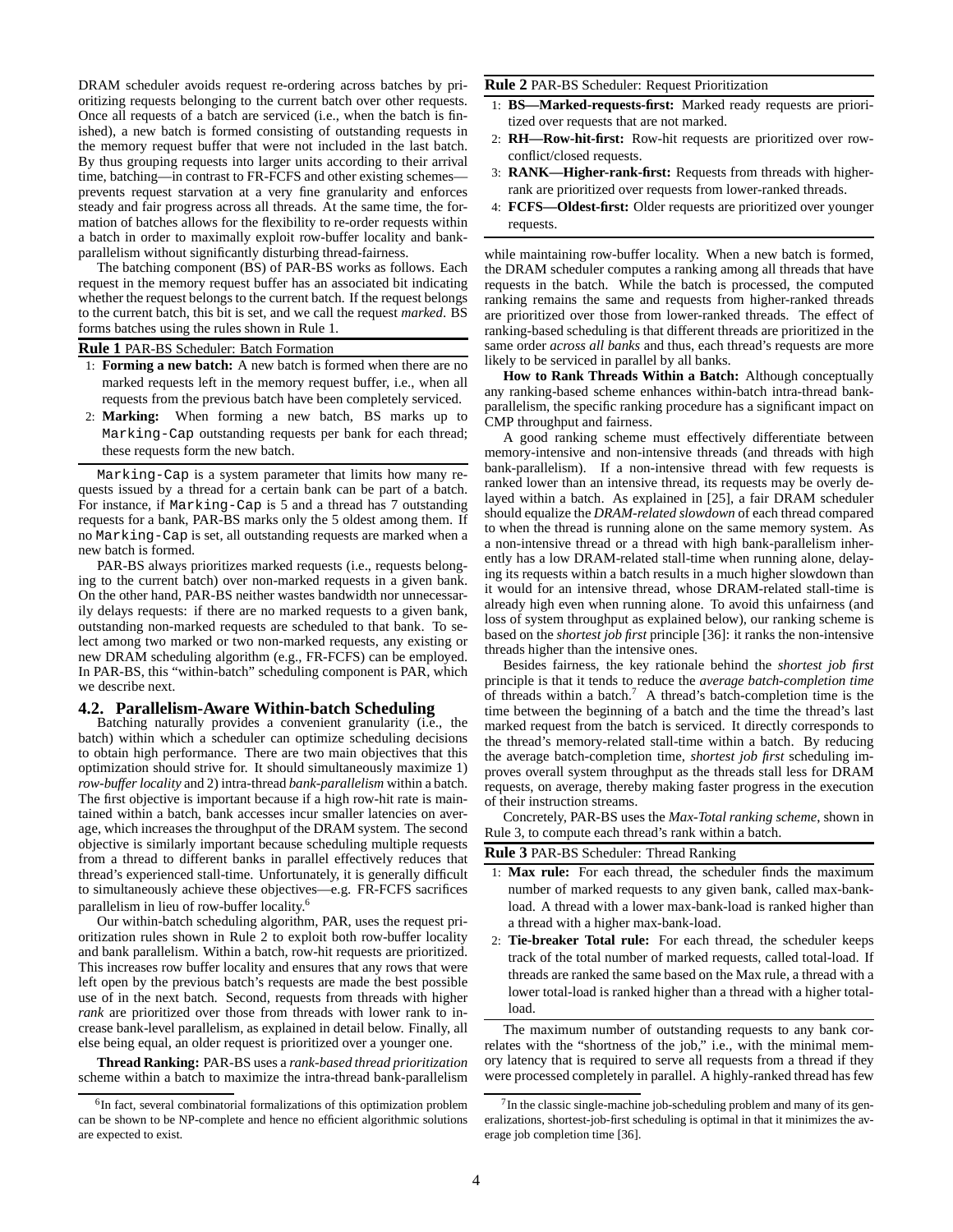

Figure 3. A simplified abstraction of scheduling within a batch containing requests from 4 threads. Rectangles represent marked requests from different threads; bottom-most requests are the oldest requests for the bank. Those requests that affect or result in row-hits are marked with the row number they access; if two requests to the same row are serviced consecutively, the second request is a row-hit with smaller access latency. The first request to each bank is assumed to be a row-conflict.

marked requests going to the same bank and hence can be finished fast. By prioritizing requests from such high-ranked threads within a batch, PAR-BS ensures that non-intensive threads or threads with high bankparallelism make fast progress and are not delayed unnecessarily long.

**Example:** Figure 3 shows an example that provides insight into why our proposed within-batch prioritization scheme preserves intrathread bank-parallelism and improves system throughput. The figure abstracts away many details of DRAM scheduling<sup>8</sup> but provides a framework for understanding the parallelism and locality trade-offs. We assume a latency unit of 1 for row-conflict requests and 0.5 for row-hit requests. Figure 3(a) depicts the arrival order of requests in each bank, which is equivalent to their service order with an FCFS scheduler. FCFS neither exploits locality nor preserves intra-thread bank-parallelism and therefore results in the largest average completion time of the four threads (5 latency units). FR-FCFS maximizes row-buffer hit rates by reordering row-hit requests over others, but as shown in Figure 3(b), it does not preserve intra-thread bankparallelism. For example, although Thread 1 has only three requests that are all intended for different banks, FR-FCFS services all three requests sequentially. Depending on the history of memory requests, the schedule shown in Figure 3(b) for FR-FCFS is also a possible execution scenario when using the QoS-aware NFQ [28] or STFM [25] schedulers since those schedulers are unaware of intra-thread bankparallelism.

Figure 3(c) shows how PAR operates within a batch. Thread 1 has at most one request per bank (resulting in the lowest max-bank-load of 1) and is therefore ranked highest in this batch. Both Threads 2 and 3 have a max-bank-load of two, but since Thread 2 has fewer total number of requests, it is ranked above Thread 3. Thread 4 is ranked the lowest because it has a max-bank-load of 5. As Thread 1 is ranked highest, its three requests are scheduled perfectly in parallel, before other requests. Similarly, Thread 2's requests are scheduled as much in parallel as possible. As a result, PAR maximizes the bank-parallelism of non-intensive threads and finishes their requests as quickly as possible, allowing the corresponding cores to make fast progress. Compared to FR-FCFS or FCFS, PAR significantly speeds up Threads 1, 2, and 3 while not substantially slowing down Thread 4. The average completion time is reduced to 3.125 latency units.

Notice that in addition to good bank-parallelism, our proposal achieves as good a row-buffer locality as FR-FCFS within a batch, because within a batch PAR-BS always prioritizes marked row-hit requests over row-conflict requests.<sup>9</sup>

## **4.3. Advantages, Disadvantages, Trade-offs**

**Request Batching** component of our proposal has the following major advantages:

- **Fairness and Starvation Avoidance:** Batching guarantees the absence of short-term or long-term starvation: every thread can make progress in every batch, regardless of the memory access patterns of other threads.<sup>10</sup> The number of requests from a thread scheduled before requests of another thread is strictly bounded with the size of a batch. Apart from FCFS, no existing scheduler provides a similar notion of starvation avoidance. In FR-FCFS, a memoryintensive thread with excellent row-buffer locality can capture a bank for a long time, if it can issue a large number of row-hit requests to the same bank in succession. Depending on the history of access patterns, short-term starvation is also possible in NFQ and STFM, especially due to the *idleness and bank access balance problems* [25] associated with NFQ and inaccurate slowdown estimates in STFM [25]. In PAR-BS, memory-intensive threads are unable to delay requests from non-intensive ones for a long time.
- **Substrate for Exploiting Bank Parallelism:** Batching enables the use of highly efficient within-batch scheduling policies (such as PAR). Without batches (or any similar notion of groups of requests in time), devising a parallelism-aware scheduler is difficult as it is unclear within what context bank-parallelism should be optimized.
- **Flexibility and Simple Implementation:** While most beneficial in combination with PAR, the idea of batching can be used in combination with any existing or future DRAM command scheduling policy. Batching thus constitutes a simple and flexible framework that can be used to enhance the fairness of existing scheduling algorithms. We explore the performance and fairness of using FCFS and FR-FCFS policies within a batch in Section 8.3.3.

A possible disadvantage of our scheme is that it requires careful determination of Marking-Cap. If Marking-Cap is large, PAR-BS could suffer from similar unfairness problems as FR-FCFS, although not to the same extent. If a non-memory-intensive thread issues a request that just misses the formation of a new batch, the request has to wait until all requests from the current batch to the same bank are serviced, which slows down the non-intensive thread. On the other hand, a small Marking-Cap can slow down memory-intensive threads, since at most Marking-Cap requests per thread and per bank are included in a batch, the remaining ones being postponed to the next batch. There is a second important downside to having small batches: *the lower the* Marking-Cap*, the lower the row-buffer hit rate of threads with high inherent row-buffer locality.* Across a batch boundary, a marked row-conflict request is prioritized over an unmarked row-hit request. The smaller the batches (the smaller the Marking-Cap), the more frequently a stream of row-hit accesses

<sup>8</sup>Such as DRAM data/address/command bus contention and complex interactions between timing constraints.

<sup>&</sup>lt;sup>9</sup>However, this might not be the case across batches. PAR-BS can reduce locality at batch boundaries because marked requests are prioritized over rowhit requests. This locality reduction depends on how large Marking-Cap is. Section 8.3 evaluates the trade-offs related to Marking-Cap.

<sup>10</sup>Starvation freedom of "batched (or grouped) scheduling" was proven formally within the context of disk scheduling [7].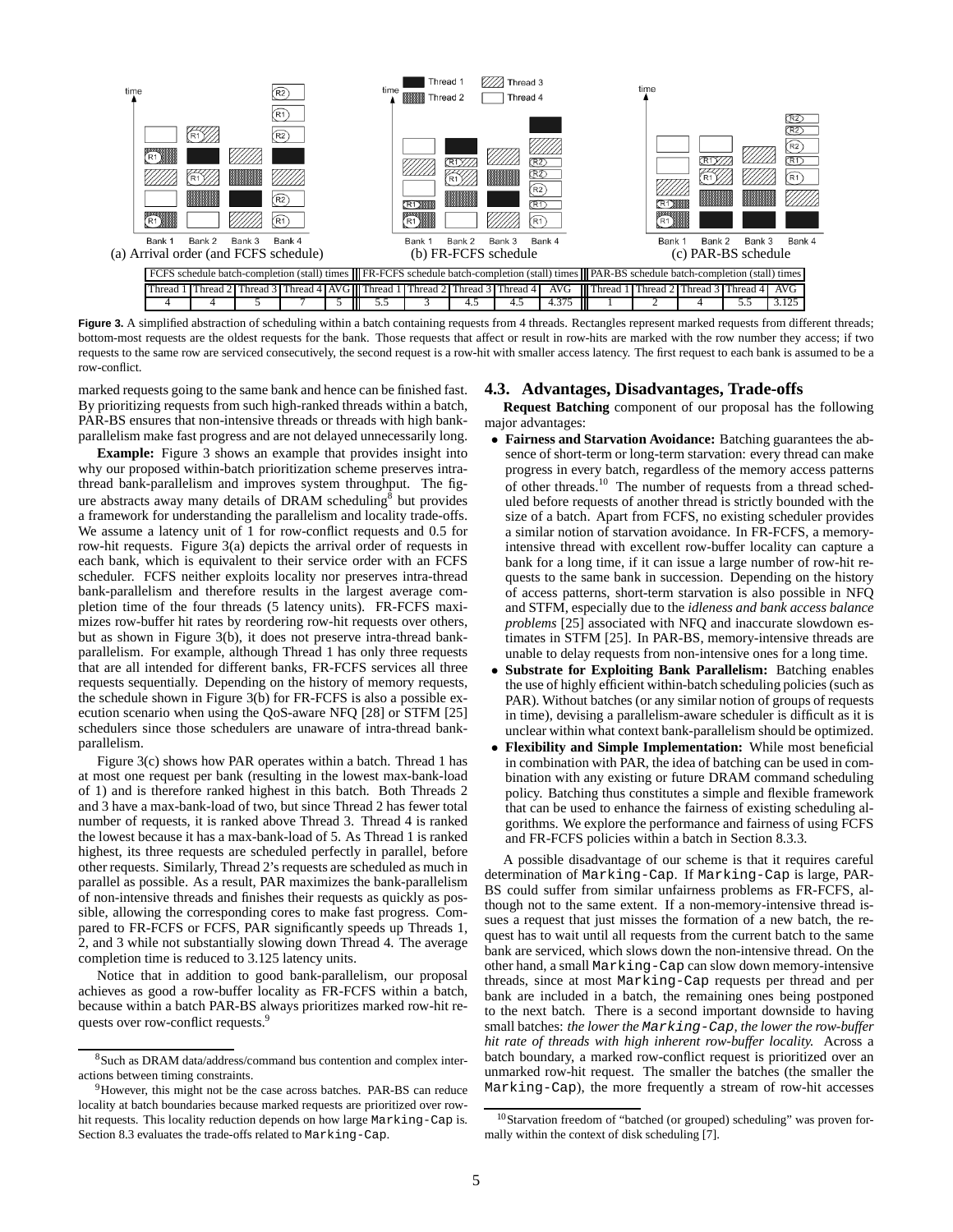can be broken in this way, which increases the access time of requests. Section 8.3.1 analyzes in detail the fairness and performance trade-offs of various Marking-Cap settings.

**Parallelism-Aware Within Batch Scheduling** simultaneously achieves a high degree of bank-parallelism and row-buffer locality, as described in the previous section. No other DRAM scheduling scheme we know of optimizes for intra-thread bank-parallelism. Consistent with the general machine scheduling theory [36], using the *Max-Total* ranking scheme to prioritize threads with fewer requests reduces the average stall time of threads within a batch. While this "shortest-job-first" principle may appear to unfairly penalize memoryintensive threads, our experimental evaluations in Section 8 show that this effect is not significant. There are two reasons: 1) the overlying batching scheme ensures a high degree of fairness, 2) delaying a memory intensive thread results in a relatively smaller slowdown since the inherent DRAM-related stall-time of an intensive thread is higher. Within a batch, a scheduler should therefore freely optimize for reduced stall-times by finishing threads with few and bank-parallel requests as quickly as possible.

#### **4.4. Design Alternatives**

We have experimented with a variety of novel, alternative batching and within-batch scheduling schemes. We briefly describe these schemes for completeness. Our evaluations in Section 8 show that averaged over a large and varied set of workload mixes, these alternative designs perform worse than our PAR-BS scheme.

The batching method in PAR-BS can be referred to as *full batching* because it requires that a batch of requests be completed in full before the next batch is started. There are alternative ways to perform batching.

**Time-Based Static Batching:** In this approach, outstanding requests are marked periodically using a static time interval, regardless of whether or not the previous batch is completed. The scheme is characterized by a system parameter Batch-Duration that describes at what time interval a new batch is formed. At the outset of a new batch, unmarked requests are marked subject to the Marking-Cap, while requests that are already marked from the previous batch remain so. In comparison to PAR-BS, this batching approach does not provide strict starvation-avoidance guarantees and can lead to significant unfairness as we show in Section 8.3.2.

**Empty-Slot (Eslot) Batching:** If in PAR-BS, a request arrives in the DRAM system slightly after a new batch was formed, it may be delayed until the beginning of a new batch, causing a large stall time especially for a non-intensive thread. Empty-slot batching attempts to alleviate this problem by allowing requests to be *added* to the *current batch* if less than Marking-Cap requests from that thread for the specific bank were marked so far in the batch. In other words, if at the time a new batch is formed, a thread does not utilize its entire allotted share of marked requests (i.e. has "empty slots") within the batch, it is allowed to add late-coming requests to the batch until the Marking-Cap threshold is met.

**Alternative Within-Batch Scheduling Policies:** Within a batch, many different alternative request/command prioritization techniques can be employed. Aside from *Max-Total* ranking, we have also evaluated *Total-Max* (where the order of the *Max rule* and *Total rule* is reversed), *random*, and *round-robin* ranking schemes. Furthermore, we have evaluated using FCFS and FR-FCFS within a batch –without any ranking– to isolate the effect of parallelism-awareness in our proposal. Section 8.3.3 describes the trade-offs involved with alternative within-batch scheduling techniques.

# **5. Incorporating System-Level Thread Priorities**

We have so far described PAR-BS assuming that all threads have equal priority and, in terms of fairness, should experience equal DRAM-related slowdowns when run together. The system software (the operating system or virtual machine monitor), however, would likely want to assign priorities to threads to convey that some threads are more/less important than others. PAR-BS seamlessly incorporates the notion of *thread priorities* to provide support for the system software. The priority of each thread is conveyed to PAR-BS in terms of *priority-levels* 1, 2, 3, . . ., where level 1 indicates the most important

thread (highest priority) and a larger number indicates a lower priority. Equal-priority threads should be slowed down equally [25], but the lower a thread's priority, the more tolerable its slowdown. We adjust PAR-BS in two ways to incorporate thread priorities.

- **Priority-Based Marking:** Requests from a thread with priority  $X$  are marked only every  $X$ th batch. For example, requests from highest priority threads with level 1 are marked every batch, requests from threads with level 2 are marked every other batch, and so forth. The batching mechanism otherwise remains the same, i.e., a new batch is formed whenever there are no marked requests in the buffer.
- **Priority-Based Within-Batch Scheduling:** An additional rule is added to the within-batch request prioritization rules shown in Rule 2. Between rules 1.BS---Marked-requests-first and 2.RH---Row-hit-first, we add the new rule PRIORITY---Higher-priority-threads-first. That is, given the choice between two marked or two unmarked requests, PAR-BS prioritizes the request from the thread with higher priority. Between requests of equal-priority threads, other request prioritization rules remain the same.

The effect of these two changes to PAR-BS is that higher-priority threads are naturally scheduled faster: they are marked more frequently and thus take part in more batches, and they are prioritized over other requests within a batch.

**Purely Opportunistic Service:** In addition to the integer-based priority-levels, PAR-BS provides one particular priority-level, L, that indicates the lowest-priority threads. Requests from such threads are never marked and they are assigned the lowest priority among unmarked requests. Consequently, requests from threads at level L are scheduled purely opportunistically—only scheduled if the memory system is free—to minimize their disturbance on other threads.

Finally, we provide the system software with the ability to set Marking-Cap, which serves as a lever to determine how much unfairness exists in the system (see Section 8.3.1).

## **6. Implementation and Hardware Cost**

PAR-BS requires the implementation of batching (Rule 1) and the request prioritization policy described in Section 4.2 (Rules 2 and 3). Modern FR-FCFS based controllers already implement prioritization policies. Each DRAM request is assigned a priority and the DRAM command belonging to the highest priority request is scheduled among all *ready* commands. PAR-BS extends the priority of each DRAM request using two additional pieces of information: 1) whether or not the request is marked, and 2) the rank of the thread the request belongs to (using *Max-Total* ranking). To keep track of this additional information, the scheduler requires the additional state shown in Table 1. Assuming an 8-core CMP, 128-entry request buffer and 8 DRAM banks, the extra hardware state, including Thread-ID's, required to implement PAR-BS (beyond FR-FCFS) is 1412 bits.

The counters  $RegsInBank PerThread$  and  $RegsPerThread$ are incremented/decremented when a new request enters/leaves the memory request buffer. When a marked request is fully serviced, the DRAM controller decrements  $TotalMarketRequests$ . When  $TotalMarket dequests$  reaches zero, the controller starts a new batch by 1) marking the oldest Marking-Cap requests per bank from each thread, 2) computing the new *Max-Total* ranking of threads using the ReqsInBankPerThread and ReqsPerThread registers. Thus, the additional logic required by PAR-BS consists of logic that 1) marks requests (marking logic), 2) determines thread ranking (ranking logic), and 3) computes request priorities based on marked-status and thread rank (prioritization logic). Both marking and ranking logic are utilized only when a new batch is formed and implemented using priority encoders that take as input the relevant information in each case. Prioritization logic takes as input the marked status, row-hit status, thread rank, and request ID of a request to form a single priority value (see Figure 4) for each request every DRAM cycle.

Notice that none of this logic is on the critical path of the processor because an on-chip DRAM controller runs at a higher frequency than DRAM and needs to make a scheduling decision only every DRAM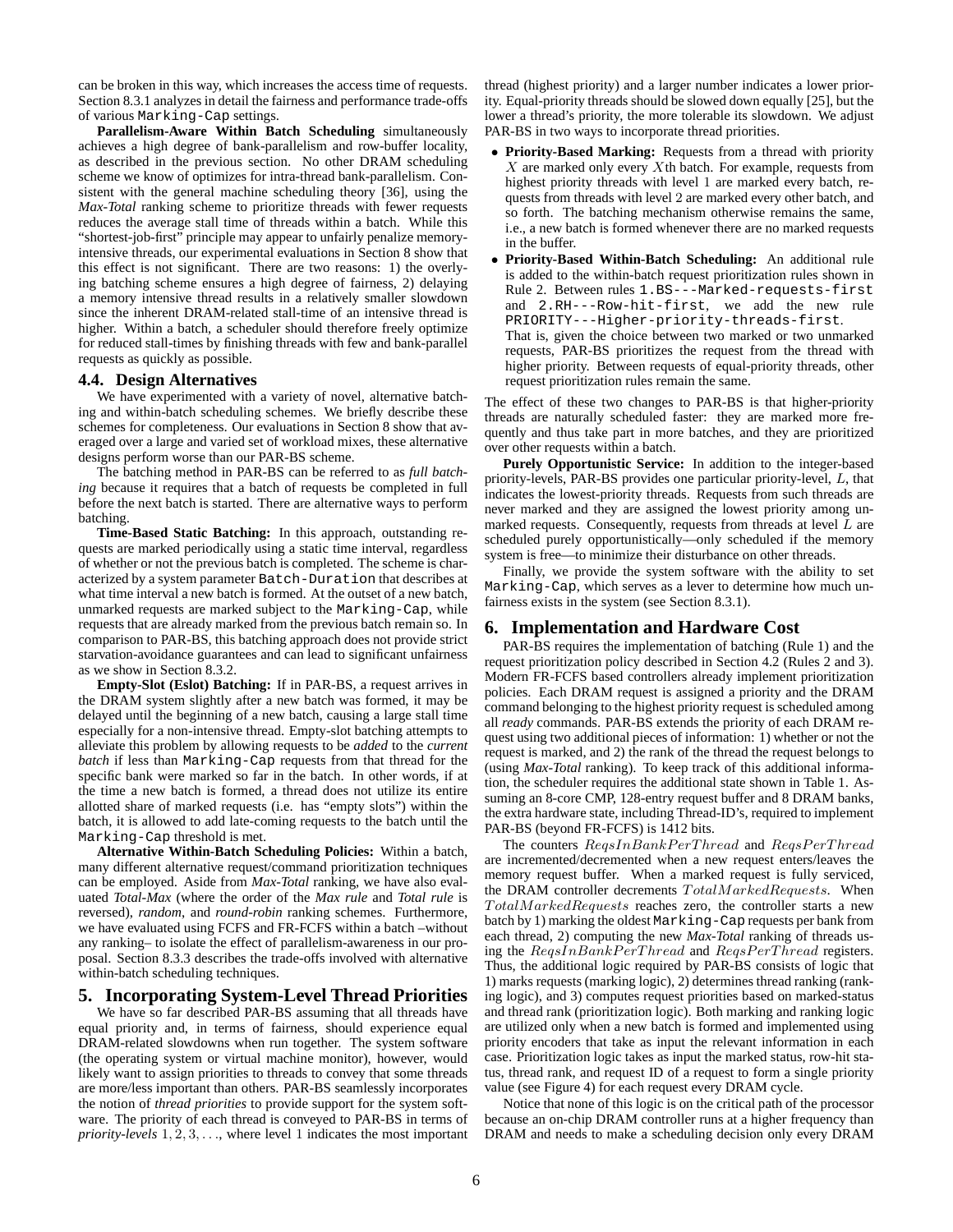| <b>Register</b>                                                               | <b>Description and Purpose</b>                                                                                           | Size (additional bits)          |  |  |  |  |  |  |  |
|-------------------------------------------------------------------------------|--------------------------------------------------------------------------------------------------------------------------|---------------------------------|--|--|--|--|--|--|--|
| Per-request registers                                                         |                                                                                                                          |                                 |  |  |  |  |  |  |  |
| Marked                                                                        | Whether or not the request is marked                                                                                     |                                 |  |  |  |  |  |  |  |
| Priority                                                                      | The priority of the request including marked status, row-hit status, thread rank, and request ID $\log_2 NumThreads$ (3) | See Figure 4                    |  |  |  |  |  |  |  |
| $Thread - ID$                                                                 | ID of the thread that generated the request                                                                              | $log_2 NumThreads (3)$          |  |  |  |  |  |  |  |
| Per-thread per-bank registers to compute Max rule in Max-Total ranking        |                                                                                                                          |                                 |  |  |  |  |  |  |  |
| $\text{ReqsInBankPerThread}$ Number of requests from this thread to this bank | $log_2$ Request Buffer Size (7)                                                                                          |                                 |  |  |  |  |  |  |  |
| Per-thread registers to compute Total rule in Max-Total ranking               |                                                                                                                          |                                 |  |  |  |  |  |  |  |
| ReqsPerThread                                                                 | Number of total requests from this thread in the request buffer                                                          | $log_2$ Request Buffer Size (7) |  |  |  |  |  |  |  |
| <b>Individual registers</b>                                                   |                                                                                                                          |                                 |  |  |  |  |  |  |  |
| Total Market Requests                                                         | Number of marked requests in the request buffer (used to determine when to mark requests)                                | $log_2$ RequestBufferSize (7)   |  |  |  |  |  |  |  |
| $\overline{Marking} - Cap$                                                    | Stores the system-configurable Marking-Cap value                                                                         |                                 |  |  |  |  |  |  |  |
|                                                                               | _______________                                                                                                          |                                 |  |  |  |  |  |  |  |

**Table 1.** Additional state required for a possible PAR-BS implementation

cycle. Similar prioritization policies have been implemented in instruction schedulers, which are on the critical path. If needed, the marking/ranking logic can take multiple cycles since marking/ranking is done only when a new batch is formed.

PAR-BS is simpler to implement than the previous-best scheduler STFM, which requires significant logic, including dividers, to estimate thread slowdowns [25]. In contrast to STFM, PAR-BS is based only on simple prioritization rules that depend on request counts and therefore does not require complex arithmetic operations.

Marked (1 bit) − already in req buffer



**Figure 4.** Sample priority value assigned to each request. Thread-rank is the only additional storage required by PAR-BS since all other fields are either required by FR-FCFS or stored with the request.

# **7. Experimental Methodology**

We evaluate our proposal using a cycle-accurate x86 CMP simulator. The functional front-end of the simulator is based on Pin [17] and iDNA [1]. We model the memory system in detail, faithfully capturing bandwidth limitations, contention, and enforcing bank/port/channel/bus conflicts. Table 2 shows the major DRAM and processor parameters. We scale DRAM bandwidth with the number of cores. Our extended technical report also evaluates varying system parameters [26].

We use the SPEC CPU2006 benchmarks and two Windows desktop applications (Matlab and an xml parsing application) for evaluation.<sup>1</sup> Each benchmark was compiled using gcc 4.1.2 with -O3 optimizations and run for 150 million instructions chosen from a representative execution phase [29].

We classify the benchmarks into eight categories based on their memory intensiveness (low or high), row-buffer locality (low or high), and bank-level parallelism (low or high). We define bank-level parallelism (BLP) as the average number of requests being serviced in the DRAM banks when there is at least one request being serviced in the DRAM banks. This definition follows the memory-level parallelism (MLP) definition of Chou et al. [2]. We characterize a thread based on the *average stall time per DRAM request (AST/req)* metric, which is computed by dividing the number of cycles in which the thread cannot commit instructions because the oldest instruction is a miss to DRAM by the total number of DRAM load requests generated by the thread.<sup>12</sup> Table 3 shows the category and memory system characteristics of the benchmarks when they run alone in one core of the baseline 4-core CMP. Note that benchmarks with high levels of BLP also have relatively low AST/req. In all figures, benchmarks are ordered based on their category in Table 3.

We evaluate combinations of multiprogrammed workloads running on 4, 8, and 16-core CMPs. For 4-core simulations, we evaluated 100 different combinations, each of which was formed by pseudorandomly selecting a benchmark from each category such that different category combinations are evaluated. For 8-core simulations, we evaluated 16 different combinations; and for 16-core, 12 different

combinations. Space limitations prevent us from listing all evaluated combinations, but we try to show as many results with representative individual combinations as possible in Section 8.

## **7.1. Evaluation Metrics**

We measure fairness using the *unfairness index* proposed in [25,  $8$ <sup>13</sup> This is the ratio between the maximum memory-related slowdown and the minimum memory-related slowdown among all threads sharing the DRAM system. The memory related slowdown of a thread *i* is the memory stall time per instruction it experiences when running together with other threads divided by the memory stall time per instruction it experiences when running alone on the same system:

$$
MemSlowdown_i = \frac{MCPI^{shared}_i}{MCPI^{alone}_i}, Unfairness = \frac{\max_i MemSlowdown_i}{\min_j MemSlowdown_j}
$$

We measure system throughput using *Weighted-Speedup* [37] and *Hmean-Speedup* [18], which balances fairness and throughput [18]:

$$
W. \ Speedup = \sum_{i} \frac{IPC^{shared}_{i}}{IPC^{alone}_{i}}, H. \ Speedup = \frac{NumThreads}{\sum_{i} \frac{1}{IPC^{shared}_{i}/IPC^{alone}_{i}}}
$$

## **7.2. Parameters of Evaluated Schemes**

Our baseline controller uses the FR-FCFS scheduling policy. All evaluated schedulers prioritize DRAM read requests over DRAM write requests because read requests can directly block forward progress in processing cores and are therefore more performance critical. Unless otherwise stated, we use PAR-BS with a Marking-Cap of 5 in our experiments. When comparing PAR-BS to other schedulers, we use the following parameters. **STFM:** We set  $\alpha = 1.10$  and *IntervalLength* =  $2^{24}$  as proposed by Mutlu and Moscibroda [25]. **NFQ:** We use Nesbit et al.'s best scheme (FQ-VFTF) [28], including its priority inversion prevention optimization with a  $t_{RAS}$  threshold.

## **8. Experimental Results**

#### **8.1. Results on 4-core Systems**

We first analyze the fairness and throughput of PAR-BS in comparison to previously proposed DRAM scheduling techniques using three case studies on 4-core systems that highlight the typical behavior of different scheduling algorithms. Aggregate results over 100 workloads are provided in Section 8.1.4.

**8.1.1. Case Study I: Memory-intensive workload** This workload includes four memory-intensive benchmarks, one with very high bank-level parallelism (mcf). Figure 5(left) shows the memory slowdown of each benchmark with different memory schedulers. Figure 5(right) compares the five different schedulers in terms of system throughput.

• FR-FCFS and FCFS: The commonly-used FR-FCFS scheduling policy is very unfair, slowing down the three less-intensive benchmarks significantly more than libquantum because of libquantum's very high row-buffer hit rate (98.4%) and memory intensiveness. Such unfairness results in the lowest system throughput as cores running the three less-intensive programs make very slow progress. FCFS improves fairness over FR-FCFS because it prevents libquantum's row-buffer hit requests from being continuously prioritized over other threads' requests. Nonetheless, FCFS still unfairly prioritizes memory-intensive libquantum and

<sup>11</sup>410.bwaves, 416.gamess, and 434.zeusmp are not included because we were not able to collect representative traces for them.

 $12$ AST/req is similar to the average cost of an L2 cache miss, described by Qureshi et al. [30], except AST/req is based on processor stall time rather than L2 miss latency.

<sup>&</sup>lt;sup>13</sup>Gabor et al.'s fairness metric [8] is essentially the inverse of Mutlu and Moscibroda's unfairness index [25].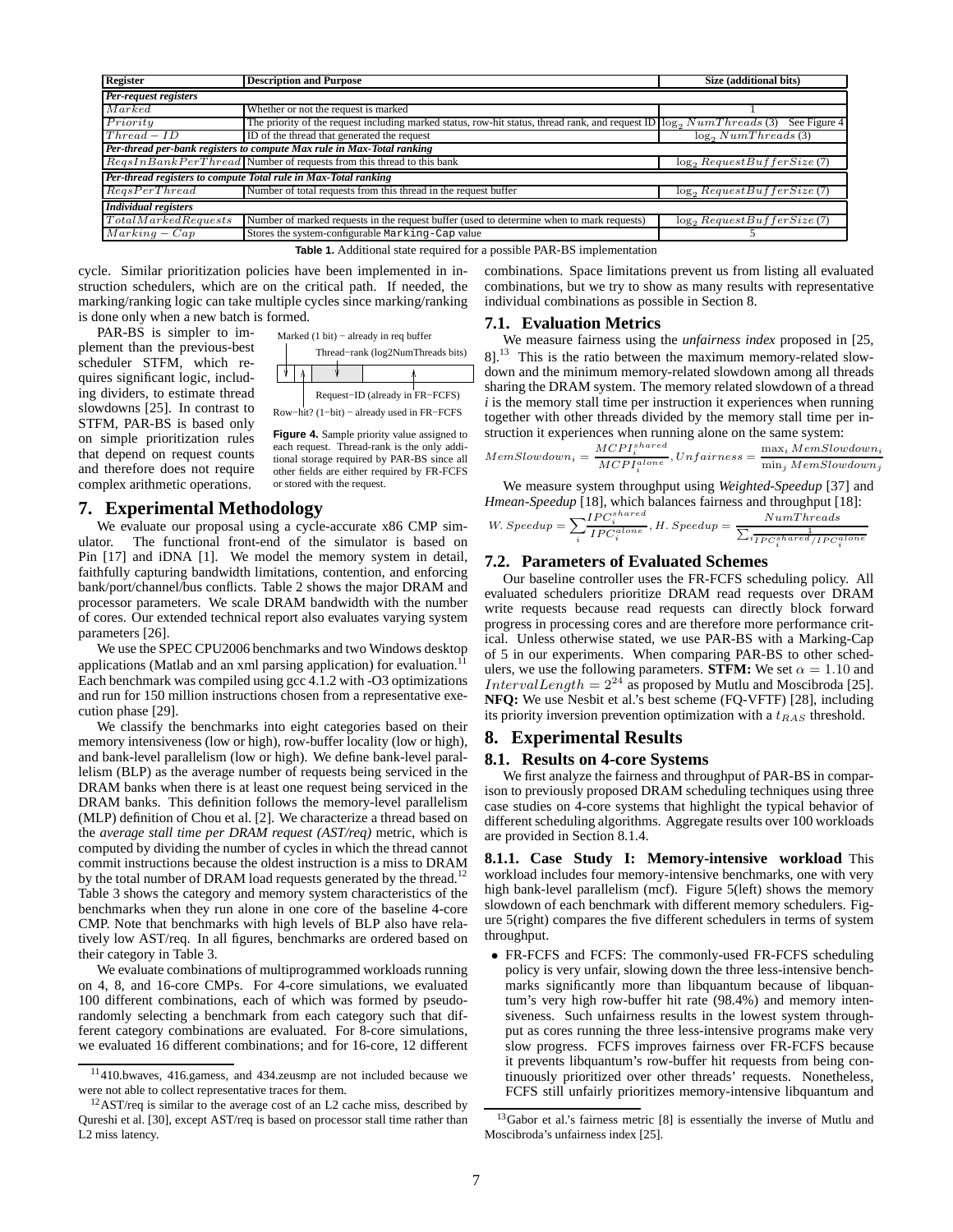| Processor pipeline         | 4 GHz processor, 128-entry instruction window (64-entry issue queue, 64-entry store queue), 12-stage pipeline                                            |
|----------------------------|----------------------------------------------------------------------------------------------------------------------------------------------------------|
| Fetch/Exec/Commit width    | 3 instructions per cycle in each core; only 1 can be a memory operation                                                                                  |
| L1 Caches                  | 32 K-byte per-core, 4-way set associative, 64-byte block size, 2-cycle latency                                                                           |
| L <sub>2</sub> Caches      | 512 K-byte per core, 8-way set associative, 64-byte block size, 12-cycle latency, 32 MSHRs                                                               |
| DRAM controller (on-chip)  | [FR-FCFS; 128-entry request buffer, 64-entry write data buffer, reads prioritized over writes, XOR-based address-to-bank mapping [6, 42]                 |
| DRAM chip parameters       | Micron DDR2-800 timing parameters (see [21]), $t_{CL}$ =15ns, $t_{RCD}$ =15ns, $t_{RP}$ =15ns, $BL/2$ =10ns; 8 banks, 2K-byte row-buffer per bank        |
| DIMM configuration         | single-rank, 8 DRAM chips put together on a DIMM (dual in-line memory module) to provide a 64-bit wide channel to DRAM                                   |
| Round-trip L2 miss latency | For a 64-byte cache line, uncontended: row-buffer hit: 40ns (160 cycles), closed: 60ns (240 cycles), conflict: 80ns (320 cycles)                         |
|                            | Cores and DRAM bandwidth DRAM channels scaled with cores: 1, 2, 4 parallel lock-step channels for 4, 8, 16 cores (1 channel has 6.4 GB/s peak bandwidth) |

|                | <b>Table 2.</b> Baseline CMP and memory system configuration |                 |      |       |                                                         |      |     |             |                  |                                 |              |                   |       |                                          |      |     |                |
|----------------|--------------------------------------------------------------|-----------------|------|-------|---------------------------------------------------------|------|-----|-------------|------------------|---------------------------------|--------------|-------------------|-------|------------------------------------------|------|-----|----------------|
| #              | Benchmark                                                    |                 |      |       | Type MCPI L2 MPKI RB hit rate BLP AST/req Category    # |      |     |             |                  | Benchmark                       | Type MCPI    |                   |       | L2 MPKI RB hit rate BLP AST/req Category |      |     |                |
|                | 437.leslie3d                                                 | FP              | 7.30 | 51.52 | 62.8%                                                   | 1.90 | 139 | 7(111)      |                  | $  $ 15 453. povrav             | ll FP        | 0.00              | 0.03  | 79.9%                                    | 1.75 | 123 |                |
|                | 450.soplex                                                   | <b>FP</b>       | 6.18 | 47.58 | 78.8%                                                   | 1.81 | 125 |             | 16 I             | 464.h264ref                     | <b>INT</b>   | 0.48              | 2.65  | 76.5%                                    | 1.29 | 161 | 2(010)         |
| 3              | 470.1bm                                                      | FP              | 3.57 | 43.59 | 61.1%                                                   | 3.37 | 77  |             |                  | 445.gobmk                       | <b>INT</b>   | 0.11              | 0.60  | 61.1%                                    | l.46 | 162 | 2              |
|                | $482$ .sphinx $3$                                            | <b>IFP</b>      | 3.05 | 24.89 | 75.0%                                                   | 1.89 | 117 |             | 181              | $447$ .dealII                   | I FP         | $\overline{0.07}$ | 0.41  | 90.3%                                    | 1.21 | 133 | 2              |
| 5              | matlab                                                       | <b>DSK</b> 15.4 |      | 78.36 | 93.7%                                                   | 1.08 | 192 | 6(110)<br>Ш |                  | 444.namd                        | I FP         | 0.06              | 0.33  | 86.6%                                    | .27  | 160 | 2              |
| 6              | 462.libquantum                                               | <b>INT</b>      | 9.10 | 50.00 | 98.4%                                                   | .10  | 181 | 6           |                  | 20 481.wrf                      | $_{\rm IFP}$ | 0.05              | 0.28  | 83.6%                                    | 1.20 | 164 | 2              |
| $\overline{7}$ | 433.milc                                                     | FP              | 4.65 | 32.48 | 86.4%                                                   | .51  | 139 | 6           |                  | 454.calculix                    | <b>IIFP</b>  | 0.04              | 0.19  | 75.9%                                    | 1.30 | 157 | 2              |
| 8              | xml-parser                                                   | <b>DSK</b> 2.92 |      | 18.23 | 95.3%                                                   | 1.32 | 158 | 6           |                  | $  22  400$ .perlbench $  $ INT |              | 0.02              | 0.13  | 75.4%                                    | 1.69 | 128 | 2              |
| 9              | $429$ mcf                                                    | <b>INT</b>      | 6.45 | 98.68 | 41.5%                                                   | 4.75 | 64  | Ш<br>5(101) | 23               | $\overline{47}1$ .omnetpp       | <b>INT</b>   | 1.96              | 22.15 | 26.7%                                    | 3.78 | 86  | 1(001)         |
|                | $10$  459.GemsFDTD  FP                                       |                 | 4.08 | 29.95 | 20.4%                                                   | 2.40 | 126 |             |                  | 24 401 bzip2                    | <b>INT</b>   | 0.49              | 3.56  | 52.0%                                    | 2.05 | 127 |                |
|                | $\sqrt{483.xal}$ ancbmk                                      | <b>INT</b>      | 2.80 | 23.52 | 59.8%                                                   | 2.27 | 113 | C.          |                  | 125 473. astar                  | <b>INT</b>   | 1.82              | 9.25  | 50.2%                                    | 1.45 | 177 | 0(000)         |
|                | 12 436. cactus ADM IFP                                       |                 | 2.78 | 11.68 | 6.75%                                                   | 1.60 | 219 | 4(100)      | 1126             | 456.hmmer                       | <b>INT</b>   | 1.50              | 5.67  | 33.8%                                    | 1.26 | 231 | $\Omega$       |
|                | 13 403.gcc                                                   | <b>INT</b>      | 0.05 | 0.37  | 63.9%                                                   | 1.87 | 127 | 3(011)      | $\mathsf{II}$ 27 | 435.gromacs                     | <b>IFP</b>   | 0.18              | 0.68  | 58.2%                                    | 1.04 | 220 | $\overline{0}$ |
|                | 14 465, tonto                                                | <b>FP</b>       | 0.02 | 0.13  | 70.7%                                                   | l.92 | 108 |             |                  | 28 458 sjeng                    | <b>INT</b>   | 0.10              | 0.41  | 16.8%                                    | 1.53 | 192 | $\Omega$       |

Table 3. Benchmark characteristics. MCPI: Memory Cycles Per Instruction (cycles spent waiting for memory divided by number of instructions), L2 MPKI: L2 Misses per 1000 Instructions, RB Hit Rate: Row-buffer hit rate, BLP: bank-level parallelism, AST/req: Average stall-time per DRAM request, **Categories** are determined based on MCPI (1:High, 0:Low), RB hit rate (1:High, 0:Low), and BLP (1:High, 0:Low)





mcf as their requests are more likely to be older than other threads' requests. Since the fairness and throughput characteristics of both FR-FCFS and FCFS were analyzed in detail in previous research [25], we concentrate our analysis primarily on the other scheduling algorithms.

- NFO slightly improves fairness over FCFS, although it overly slows down mcf (by 3.15X). Mcf has very high bank-parallelism when run alone. NFQ's scheduling policy is to balance the requests from different threads in each bank, without any coordination among banks. As the other threads have bursty access patterns in some banks, NFQ prioritizes their requests over mcf's requests in those banks during bursts (this is in part due to the *idleness problem* inherent in NFQ's design, as described in [25, 31]). Therefore, NFQ destroys mcf's bank-parallelism: in some banks mcf's requests are unhindered by requests from other threads, while in other banks, requests from the bursty threads are prioritized. Mcf's requests in these banks are delayed, although they could have been serviced in parallel with its other requests. We found that mcf's BLP of 4.75 when run alone reduces to only 2.05 with NFQ and its average stall-time per DRAM access (AST/req) increases from 64 to 193 processor cycles.
- STFM results in better fairness and throughput than all previous policies. However, it also penalizes (slows down) mcf significantly, by 2.77X. This is due to two reasons. First, STFM tries to provide fairness by estimating the memory-slowdown of each thread and prioritizing requests from the threads that are slowed down the most. STFM penalizes mcf because its heuristics to estimate mcf's inherent bank-parallelism are not always accurate [25] and hence, it underestimates mcf's slowdown. Second, like NFQ, STFM is not parallelism-aware: it does not try to service requests from a thread in parallel. Instead, it prioritizes requests from threads that it estimates to have incurred the highest memoryslowdowns—in this case, libquantum and GemsFDTD. These threads' requests often take precedence over mcf's requests, increasing mcf's AST/req from 64 to 174 cycles.
- PAR-BS provides both the best fairness and system throughput. It reduces unfairness from 1.42 (STFM) to 1.07, and im-

proves weighted-speedup by 4.4% and hmean-speedup by 8.4% over STFM. The *Request batching* component of PAR-BS fairly distributes memory-slowdowns by effectively containing libquantum's impact on other threads. We found that request batching is more effective and robust in providing fairness than both NFQ's and STFM's techniques because it is not vulnerable to 1) the *idleness* and *bank access balance* problems of the NFQ approach [25], 2) incorrect estimation of thread slowdowns in the STFM approach. *Parallelism-aware scheduling within a batch allows* PAR-BS to better exploit mcf's bank-parallelism, keeping its AST/req at 146 cycles, lower than NFQ and STFM. Consequently, PAR-BS slows down mcf (by 2.17X) less than NFQ (3.15X) and STFM (2.77X).

**8.1.2. Case Study II: Non-intensive workload** Figure 6 shows unfairness and throughput on a workload including three non-intensive benchmarks and a single intensive one. Only one application (omnetpp) has high bank-parallelism (3.78), which results in an average stall-time per DRAM access of 86 cycles when omnetpp is run alone.

PAR-BS is the only scheduler that does not significantly penalize the thread with high bank-parallelism (omnetpp). NFQ and STFM reduce unfairness compared to FR-FCFS because they successfully mitigate the problems caused by FR-FCFS' rigid row-hit-first policy. However, neither NFQ nor STFM can recover omnetpp's loss in bankparallelism and both slow down this thread the most. In fact, NFQ is even more unfair than FCFS because its earliest-virtual-deadlinefirst scheme prioritizes h264ref's (and to a lesser degree also hmmer's) bursty requests over omnetpp's requests in the banks they concurrently access [25]. This causes omnetpp's accesses that would otherwise proceed in parallel to get out-of-sync and become serialized, which degrades omnetpp's performance. The processor stalls for the bank access latency of each access rather than amortizing this latency by overlapping the latencies of multiple outstanding accesses. The result is an AST/req of 256 cycles for omnetpp. While STFM reduces this measure to 182 cycles, it still overly slows down omnetpp as it fails to optimize omnetpp's bank-parallelism and underestimates this thread's slowdown. In contrast, the parallelism-aware PAR-BS reduces omnetpp's AST/req down to 150 cycles.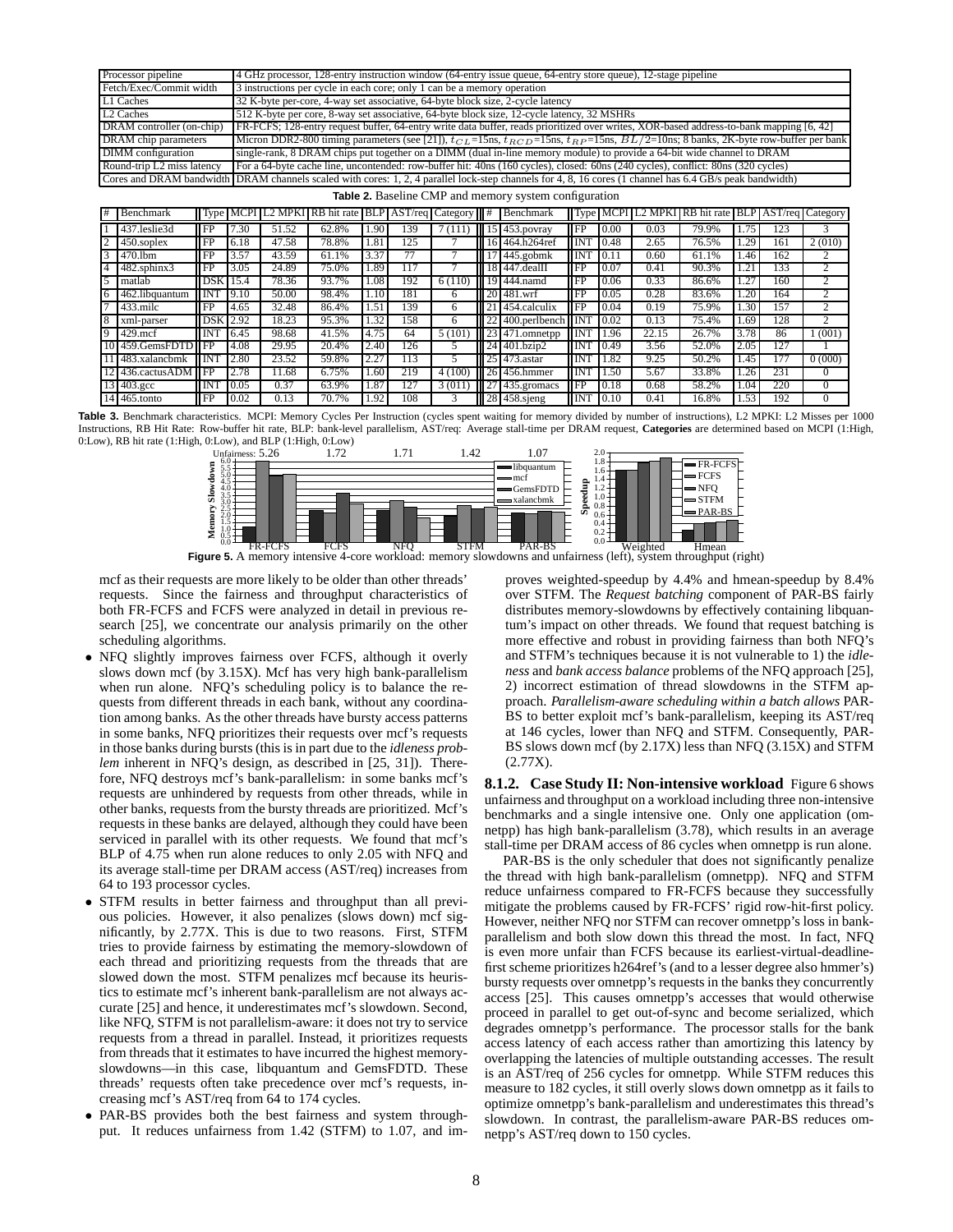

PAR-BS outperforms all existing schemes, achieving the best fairness while also improving weighted-speedup and hmean-speedup by 3.1% and 5.2% over STFM, respectively. In contrast to the other schemes, it is the least memory-intensive thread (h264ref) that is slowed down the most by PAR-BS, but this thread's slowdown is nonetheless smaller than with the other schedulers. Some of h264ref's less-frequent requests are likely to miss the formation of a batch, in which case they are not serviced until the batch completes. However, this does not result in a large slowdown because 1) batches are quick to process due to the small Marking-Cap of 5; we found that the average batch is completed in 1269 cycles, 2) even if h264ref's requests are not marked, they are still serviced if there is no marked request for the required bank, 3) because h264ref's requests are infrequent, they are prioritized within a batch due to our *Max-Total* thread ranking scheme; thus even if a request misses a batch it will be serviced first in the next batch.

**8.1.3. Case Study III: Memory-intensive benchmark with high bank-parallelism running with copies of itself** Our last case study is intended to explicitly demonstrate the parallelism behavior of the PAR-BS scheduler. For this, we minimize the variance among threads and run four identical copies of lbm together on a CMP. As expected, all schedulers are perfectly fair in this case (Figure 7(left)), but they differ significantly in their memory-slowdown and hence system throughput. FCFS drastically slows down each copy of lbm compared to FR-FCFS because it does not explicitly exploit row-buffer locality. NFQ's performance is even worse because it not only limits the row-buffer locality that can be exploited by the memory controller (using the priority-inversion optimization in [28]) but also frequently interleaves requests from different copies of lbm to a bank to keep the virtual deadline of each lbm copy in balance. This destroys the row-buffer hit rate of each lbm copy, reducing it from 61% to only 31%, and therefore reduces system throughput by 29.7%. STFM provides the same throughput as FR-FCFS because it never switches to a fairness-oriented scheduling policy as it correctly estimates the unfairness in the system to be 1.

PAR-BS achieves the best system throughput by servicing each lbm's concurrent requests in parallel, reducing the average stall-time a DRAM access inflicts upon a thread (from 222 (FR-FCFS and STFM) and 322 (NFQ) to 199 cycles). Therefore, PAR-BS improves both weighted- and hmean-speedup by 8.6%. Hence, making the DRAM scheduler parallelism-aware improves system throughput even in a uniform application mix where unfairness is not a problem.

**8.1.4. 4-Core Experiments: Average Results** Figure 8(left) compares the unfairness of the five schedulers across 10 other diverse workloads as well as averaged over all the 100 examined workloads. Figure 8(right) shows the average system throughput across 100 workloads. PAR-BS provides both the best fairness and the best throughput. Unfairness is reduced from 1.36 (STFM) to 1.22. At the same time, system throughput is improved by 4.4% (weighted-speedup) and by 8.3% (hmean-speedup) compared to the best previously-proposed scheduling scheme (STFM).

## **8.2. PAR-BS on 8-Core and 16-Core Systems**

The DRAM system will become a bigger QoS and performance bottleneck as the number of cores sharing it increases. We briefly examine the effectiveness of PAR-BS on 8-core and 16-core systems. Figure 9 shows an 8-core workload consisting of 3 memory-intensive and 5 non-intensive applications. Mcf is the only program with very high inherent bank-parallelism. All previous schedulers consistently slow down mcf (by at least 3.5X) because they fail to control the serialization of mcf's concurrent DRAM accesses due to interference from the other seven applications.<sup>14</sup> On the other hand, PAR-BS preserves mcf's bank-parallelism, reducing its slowdown to 2.8X (and its AST/req from 330 (NFQ) and 221 (STFM) to only 173 cycles). As a result, PAR-BS provides both the best fairness and system throughput.

Figure 10 provides unfairness and throughput results on the 16 core system for five sample workloads as well as averaged over all 12 workloads. PAR-BS reduces unfairness from 1.81 (STFM) to 1.63,

<sup>&</sup>lt;sup>14</sup>The likelihood that mcf's concurrent requests are serialized increases when 7 other threads are running together with it instead of 3.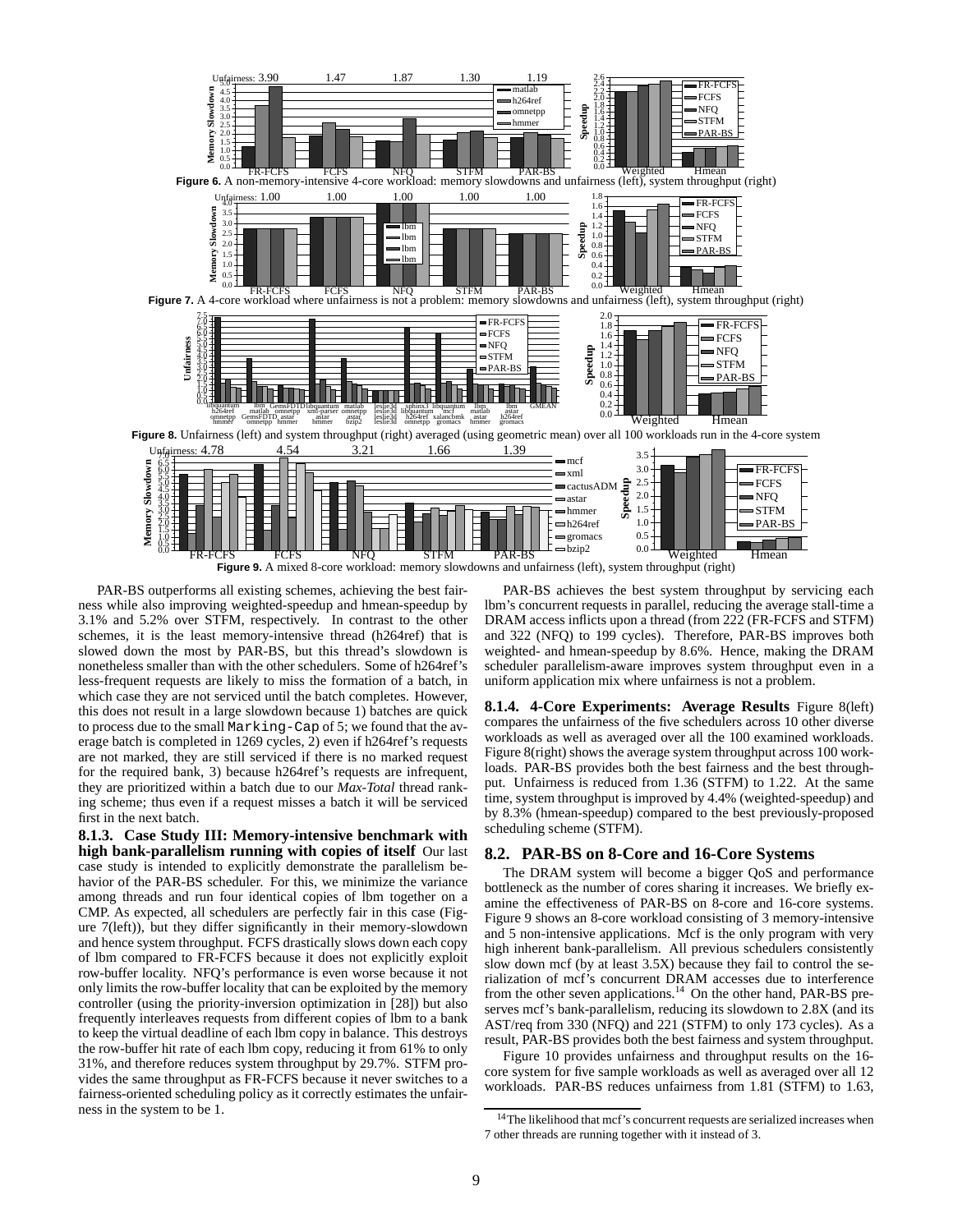

**Figure 10.** Unfairness (left) and system throughput (right) averaged (using geometric mean) over all 12 workloads run in the 16-core system

|                            | 4-core system |      |                                   |         |       |       |                                      | 8-core system |      | 16-core system |                      |                                      |      |      |       |
|----------------------------|---------------|------|-----------------------------------|---------|-------|-------|--------------------------------------|---------------|------|----------------|----------------------|--------------------------------------|------|------|-------|
|                            | Unf.          |      | Weighted Hmean-sp AST/req WC lat. |         |       | Unf.  | Weighted-sp Hmean-sp AST/req WC lat. |               |      |                | Unf.                 | Weighted-sp Hmean-sp AST/req WC lat. |      |      |       |
| <b>FR-FCFS</b>             |               | 1.70 | 0.43                              | 374     | 1848. | 4.10  | 1.99                                 | 0.29          | 605  | 34655          | $\parallel$ 4.99     | 3.62                                 | 2.93 | 968  | 35117 |
| <b>FCFS</b>                | 1.64          | 1.53 | 0.45                              | 364     | 13728 | 22    | 1.77                                 | 0.28          | 633  | 20114          | 3.06<br>Ш            | 3.23                                 | 2.69 | 964  | 36549 |
| <b>NFO</b>                 | 1.56          | 1.15 | 0.47                              | 346     | 1980  | 2.45  | 2.04                                 | 0.31          | 525  | 59117          | 3.74<br>Ш            | 3.75                                 | 2.93 | 774  | 88732 |
| <b>STFM</b>                | 1.36          | 1.79 | 0.52                              | 301     | 20305 | 1.41  | 2.11                                 | 0.34          | 484  | 57764          | 1.81<br>Ш            | 3.85                                 | 3.33 | 712  | 86577 |
| PAR-BS                     | 1.22          | 1.87 | 0.57                              | 281     | 13866 | 1.31  | 2.20                                 | 0.37          | 457  | 25614          | 1.63<br>$\mathbf{H}$ | 3.97                                 | 3.50 | 676  | 41115 |
| $\Delta$ vs. STFM    1.11X |               | 4.4% | 8.3%                              | $7.1\%$ | 1.46X | 1.08X | 4.3%                                 | 6.1%          | 5.9% | 2.26X          | $\parallel$ 1.11X    | 3.2%                                 | 5.1% | 5.3% | 2.11X |

**Table 4.** STFM vs. others: unfairness (Unf.), throughput (weighted/hmean-speedup), AST/req, and worst-case request latency (WC lat.) averaged over all workloads



Unfairness Weighted-Speedup Hmean-Speedup libquantum incf GemsFDTD xalancbmk<br>Figure 11. Effect of Marking-Cap on unfairness and throughput (left); slowdowns for Case Study I (middle) and Case Study II (right)

while improving weighted-speedup by 3.2% and hmean-speedup by 5.1% compared to STFM.

**Summary:** Table 4 summarizes our evaluation by comparing the geometric-mean of unfairness and system-throughput of PAR-BS to the previous schemes. PAR-BS provides the lowest average stall time per request, which indicates that it effectively reduces the average cost of a DRAM request on performance. Also, PAR-BS provides significantly lower worst-case request latency than other QoS-aware techniques. We found that both NFQ and STFM can delay requests from particular threads for a very long time in order to enforce fairness.<sup>15</sup> In contrast, the batching component of PAR-BS achieves fairness while bounding the amount of time a thread's requests can be delayed. PAR-BS consistently provides better fairness and throughput than the best previous technique (STFM) for all examined systems. *We conclude that PAR-BS is very effective in providing the best fairness and the highest system performance in 4-, 8-, and 16-core systems.*

## **8.3. Analysis**

**8.3.1. Effect of Marking-Cap** Marking-Cap determines the duration of a batch by changing the number of requests that are marked when a new batch is formed. Varying this parameter affects PAR-BS's fairness and throughput properties because it changes 1) the amount of row-buffer locality exploited, 2) the amount of delay unmarked requests experience, and 3) the degree of bank-level parallelism that can be exploited.

Figure 11(left) shows the effect of varying Marking-Cap from 1 to 20 and not using Marking-Cap at all (no-c) on unfairness and throughput averaged over the 100 workloads on the 4-core system. When Marking-Cap is smallest, system throughput is at its lowest because the resulting batches are too small. For example, with a cap of 1, a thread can have at most 1 request per bank in a batch. Such a small batch size significantly reduces our scheduler's ability to 1) exploit row-buffer locality and 2) find concurrent accesses from threads with high bank-parallelism. If, in a bank, Thread A has 5 outstanding requests to one row, and Thread B has 5 requests to another row, a cap of 1 results in the interleaving of Thread A and B's requests because only 1 request to the bank can finish from each thread in a batch. This interleaving results in a row-conflict for each access and therefore significantly increases the latency experienced by each thread. In contrast, with a Marking-Cap of 5, PAR-BS would service A's 5

requests first and B's 5 requests next with all accesses except for the first from each thread being row-hits. A small cap also results in poor fairness because it penalizes threads with high row-buffer locality (e.g. libquantum and matlab in Figure 11(middle) and (left)).

As Marking-Cap increases, unfairness decreases and system throughput increases, until a certain point beyond which unfairness increases due to two reasons. First, a large cap allows memoryintensive threads to insert more requests into a batch and thus delays non-intensive threads whose requests more frequently "miss" the formation of a batch. As such, a large cap penalizes less memoryintensive threads as shown in memory slowdowns for GemsFDTD and xalancbmk in Figure 11(middle) and for omnetpp and hmmer in Figure 11(right). Second, because PAR-BS prioritizes threads with high row buffer locality within a batch, a large cap exacerbates the delay of threads with low row-buffer locality within a batch.

According to Figure 11(left), a Marking-Cap of 5 provides the best average system throughput (both weighted-speedup and hmeanspeedup) while providing very good fairness. Therefore, we use a Marking-Cap of 5 in our experiments. Note that it is possible to improve our mechanism by making the Marking-Cap adaptive.

**8.3.2. Effect of Batching Choice** Figure 12(left) compares the unfairness and throughput of *static batching* with various choices for BatchDuration (varied from 400 to 25600 cycles), *eslot batching*, and *full-batching* as used in PAR-BS, which were described in Section 4.4. Figure 12(middle) and (right) show the effect of the batching choice on the threads' memory-slowdowns in two case studies. On average, full batching provides the best fairness and throughput.

*Static batching* is unfair if BatchDuration is too small (e.g. 400 or 800 cycles). Because most requests in the request buffer become marked with a small BatchDuration, the scheme prioritizes memory-intensive threads with high row-buffer hit rates. Therefore, a small BatchDuration effectively eliminates request batching and degenerates to a row-hit-first, rank-first, oldest-first prioritization policy, which (similar to FR-FCFS) penalizes less-intensive threads with low row-buffer locality, as shown in Figure 12(middle) and (right). Conversely, if BatchDuration is too large, most requests in the buffer are unmarked. This also effectively eliminates request batching and behaves similarly to FR-FCFS. The sweet-spot in static batching is with a BatchDuration of 3200 cycles but this does not provide as good performance or fairness as full batching since it is rigid/unadaptive and prone to starvation.

*Eslot batching* reduces the probability of penalizing non-intensive threads. Unfortunately, as shown in Figure 12(middle) and (right), it penalizes memory-intensive threads too much by allowing requests

<sup>&</sup>lt;sup>15</sup>For example, STFM delays requests from threads that are estimated to be slowed down much less than others. Similarly, NFQ delays requests of a thread to a bank, if the thread had used that bank very intensively for a long time and accumulated a large virtual deadline.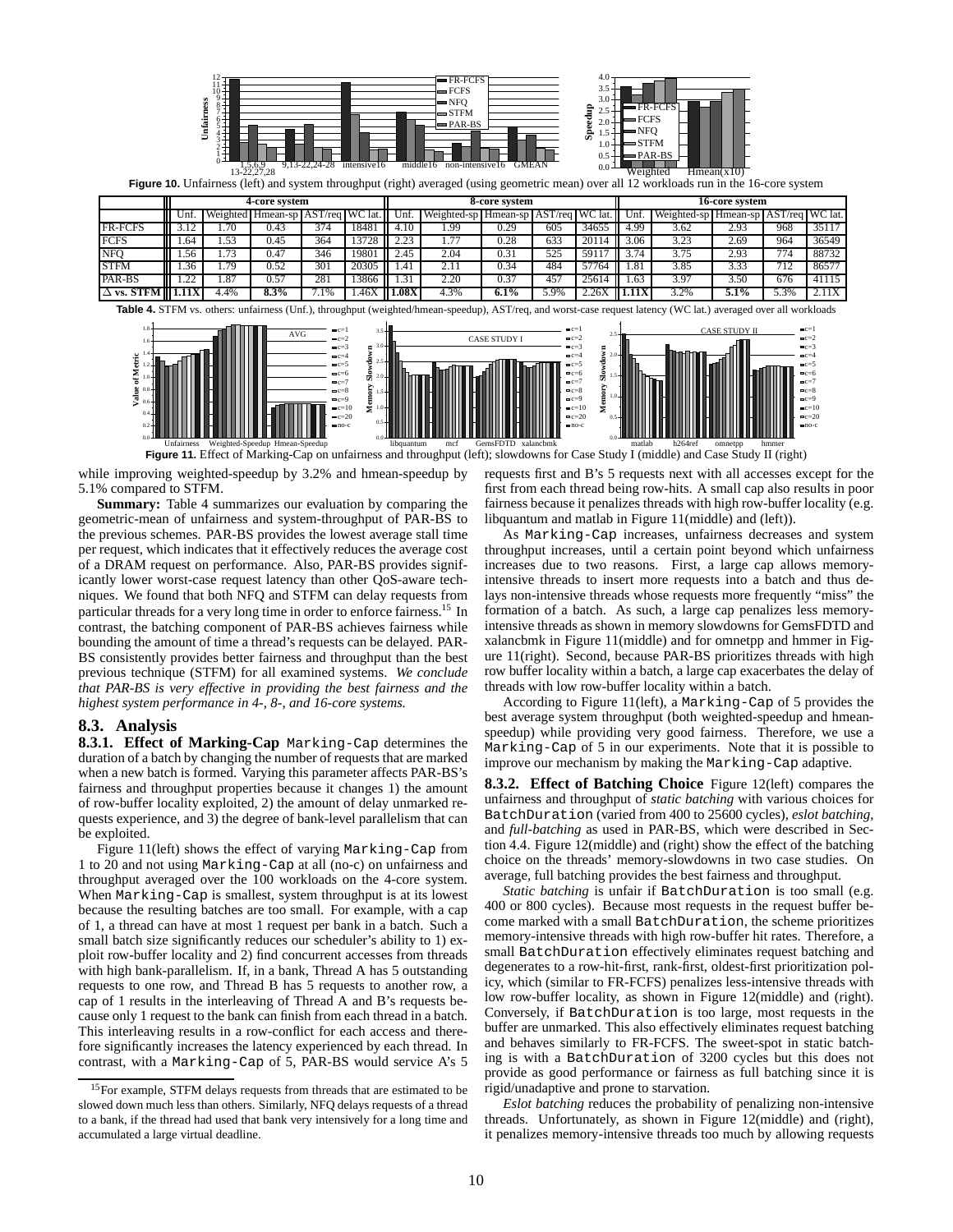

from less intensive ones into a current batch, which reduces the rowbuffer hit rate of intensive threads. While this can result in system throughput improvement in some cases (e.g. for Case Study II in Figure  $12$ (right) – not shown in the figure), full batching provides better average fairness and system throughput. We conclude that full batching is the most effective batching policy for PAR-BS.

**8.3.3. Effect of Parallelism Awareness and Different Within-Batch Scheduling Schemes** Figure 13(left) explores the effect of changing the within-batch ranking scheme or removing it altogether and simply using FR-FCFS or FCFS to prioritize among commands within a batch. In addition, we study three alternative withinbatch ranking schemes, two of which do not adhere to the shortestjob-first principle: the *random* ranking scheme assigns random ranks to threads when a batch is formed; the *round-robin* scheme alternates the rank of each thread in a round-robin fashion in consecutive batches.

Figure 13(left) shows these alternative non-shortest-job-first within-batch scheduling techniques significantly degrade both fairness and system throughput because they increase the average completion time of threads. Specifically, changing the ranking scheme from *Max-Total* or *Total-Max* (which perform similarly) to a random or roundrobin ranking scheme reduces weighted-speedup/hmean-speedup by respectively 5.7% and 9.8%. Using no ranking (i.e., FR-FCFS or FCFS) within a batch completely eliminates *parallelism-awareness* from our proposal while keeping the *request batching* component intact. The result is a decrease in both fairness and throughput. Using the FR-FCFS policy within a batch results in a weighted-speedup/hmeanspeedup loss of 4.7% and 10.7% compared to PAR-BS. As expected, FCFS provides better fairness than FR-FCFS but significantly worse throughput.

We conclude that parallelism-awareness is a key component of our proposal. However, even without parallelism-awareness, the concept of request-batching itself results in designs that are almost competitive with the best previously-proposed scheduler, STFM. As Figure 13(left) shows, round-robin ranking within a batch achieves slightly worse fairness and only 2.1%/1.5% smaller weightedspeedup/hmean-speedup than STFM.

Figure 13(mid. and right) shows that the throughput improvement due to parallelism-aware prioritization is significant when threads have high inherent bank-level parallelism (4 copies of lbm), but negligible when threads have low parallelism (4 copies of matlab). We conclude

that the parallelism-awareness component of our proposal is independent of the fairness component and it can be used to improve solely system throughput even when fairness is not a problem.

# **8.4. Evaluation of Support for Thread Priorities**

We evaluated PAR-BS's support for thread priorities in a variety of scenarios and present two representative case studies to highlight its effectiveness. Figure 14(left) shows the memory slowdowns of 4 lbm programs with different weights (for NFQ and STFM) and corresponding priorities (for PAR-BS). Two programs have a priority of 1 (corresponding to a weight of 8 in NFQ/STFM) and two have priorities of 2 and 8. While all three schedulers respect the relative priorities of threads, PAR-BS is much more efficient: it results in the lowest slowdown for the highest-priority programs because it preserves their bank-parallelism. Lbm with priority 1 experiences a slowdown of 2.09 and 2.15 with NFQ and STFM, but only 1.88 with PAR-BS. In addition, we found that PAR-BS provides higher system throughput even for low-priority programs (e.g. the lowest-priority lbm has a much smaller slowdown with PAR-BS than with other schemes).

Figure 14(right) presents a scenario in which omnetpp is the most important thread to the user whereas the other three co-scheduled threads are not important. Therefore, the system software designates the other threads as "opportunistic," i.e. they should be serviced only when there is available bandwidth. As explained in Section 5, PAR-BS easily accommodates this notion of "opportunistic service" by never including these threads' requests in a batch. For NFQ and STFM, there is no notion of "opportunistic service," so we approximated it by assigning a very large weight (8192) to the high-priority omnetpp and very small weights (1) to low-priority threads.<sup>16</sup> PAR-BS provides much higher throughput to the high-priority thread. Omnetpp's slowdown is only 1.04 with PAR-BS whereas it is 1.14 with STFM and 1.19 with NFQ. Hence, from both examples, we conclude that PAR-BS treats higher-priority applications better than alternate approaches for enforcing thread priorities/weights in the DRAM controller.

<sup>&</sup>lt;sup>16</sup>Note that such a large range of weights might be difficult to implement in NFQ or STFM hardware, whereas PAR-BS's ability to handle opportunistic threads is very easy to implement: it simply consists of not marking the requests of opportunistic threads.